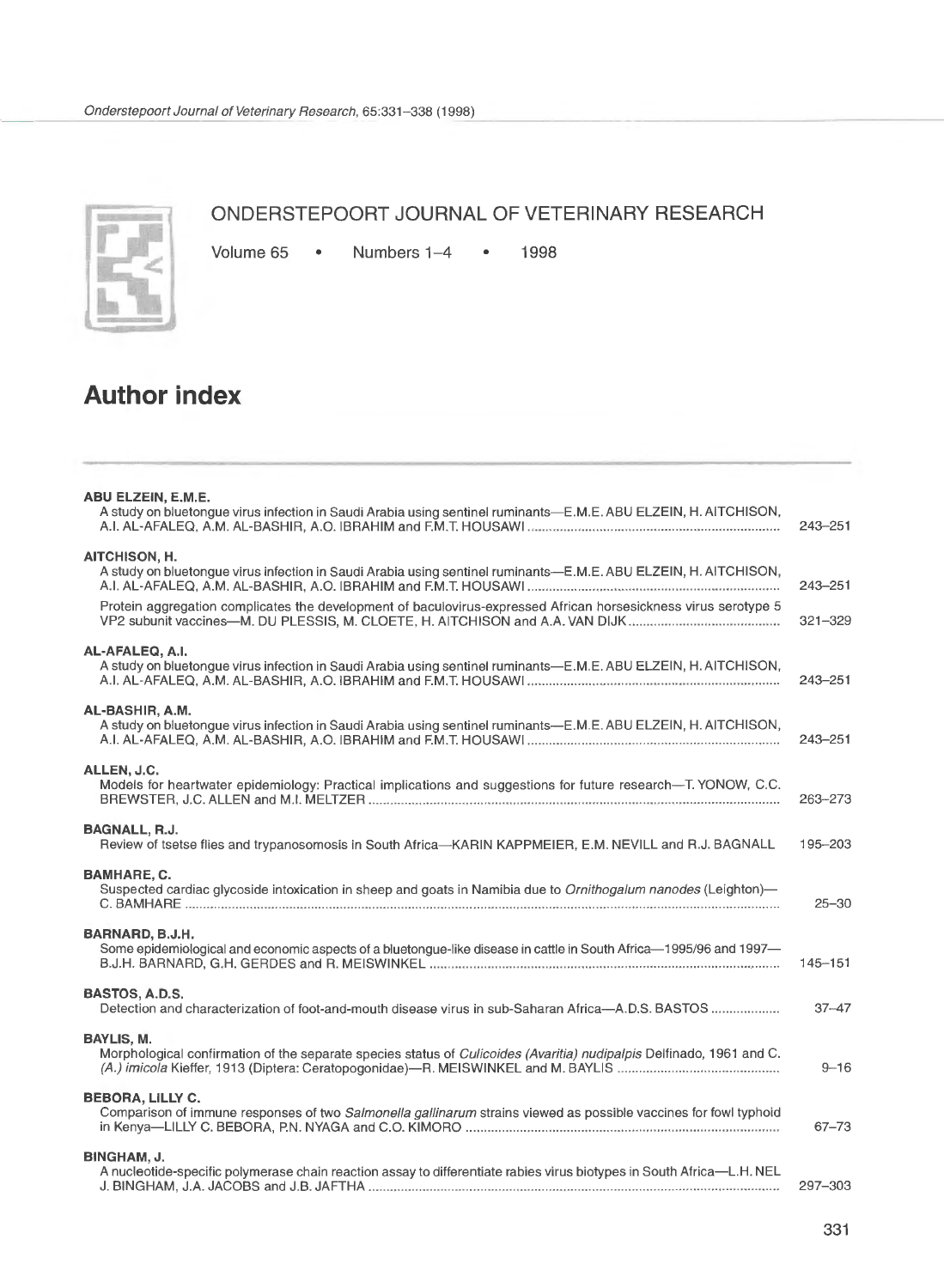Author index

| <b>BINTA, M.G</b><br>Serum biochemical values of farmed ostrich (Struthio camelus) in Botswana-E.Z. MUSHI, M.G. BINTA, R.G. CHABO,                                                                                                               | 189-193.    |
|--------------------------------------------------------------------------------------------------------------------------------------------------------------------------------------------------------------------------------------------------|-------------|
| Coccidia oocysts in the faeces of farmed ostrich (Struthio camelus) chicks in Botswana-E.Z. MUSHI, J.F.W. ISA, R.G.                                                                                                                              | 281-284     |
| BOOMKER, J.<br>Helminths and bot fly larvae of wild ungulates on a game ranch in Central Province, Zambia—U. ZIEGER, J. BOOMKER,                                                                                                                 | $137 - 141$ |
| Spauligodon timbavatiensis n. sp. (Nematoda: Pharyngodonidae) from Pachydactylus iturneri (Sauria: Gekkonidae) in                                                                                                                                | 153-158     |
| Pentastomid infections in cichlid fishes in the Kruger National Park and the description of the infective larva of Subtriquetra                                                                                                                  | 159–167     |
| Parasites of domestic and wild animals in South Africa. XXXV. Ixodid ticks and bot fly larvae in the Bontebok National                                                                                                                           | $205 - 211$ |
| Experimental studies on the life-cycle of Sebekia wedli (Pentastomida: Sebekidae)-K. JUNKER, J. BOOMKER and                                                                                                                                      | 233-237     |
| BOOYSE, D.G.<br>Pentastomid infections in cichlid fishes in the Kruger National Park and the description of the infective larva of Subtriquetra                                                                                                  | 159-167     |
| Experimental studies on the life-cycle of Sebekia wedli (Pentastomida: Sebekidae)-K. JUNKER, J. BOOMKER and                                                                                                                                      | 233-237     |
| BOTHA, C.J.<br>Krimpsiekte in a sheep following a single dose of Tylecodon ventricosus (Burm.f.) Toelken and the isolation of tyledoside<br>D from this plant species-C.J. BOTHA, T.S. KELLERMAN, R. ANITRA SCHULTZ, G.L. ERASMUS, R. VLEGGAAR   | $17 - 23$   |
| <b>BRAGG, R.R.</b><br>Correlation between ability of Ornithobacterium rhinotracheale to agglutinate red blood cells and susceptibility to fos-                                                                                                   | 317-324     |
| <b>BREMER, C.W.</b><br>Detection of African horsesickness virus and discrimination between two equine orbivirus serogroups by reverse tran-                                                                                                      | $1 - 8$     |
| <b>BREWSTER, C.C.</b><br>Models for heartwater epidemiology: Practical implications and suggestions for future research-T. YONOW, C.C.                                                                                                           | 263-273     |
| BRYSON, N.R.<br>The absence of clinical disease in cattle in communal grazing areas where farmers are changing from an intensive<br>dipping programme to one of endemic stability to tick-borne disease-G.A. TICE, N.R. BRYSON, C.G. STEWART, B. | 169-175     |
| <b>BURRIDGE, M.J.</b><br>The distribution of heartwater in the highveld of Zimbabwe, 1980–1997—T.F. PETER, B.D. PERRY, C.J. O'CALLAGHAN,                                                                                                         | 177-187     |
| CAULDWELL, A.E.<br>Dynamics of free-living ixodid ticks on a game ranch in the Central Province, Zambia-U. ZIEGER, I.G. HORAK and                                                                                                                | $49 - 59$   |
| Ixodid tick infestations of wild birds and mammals on a game ranch in Central Province, Zambia-U. ZIEGER, I.G. HO-                                                                                                                               | 113-124     |
| Helminths and bot fly larvae of wild ungulates on a game ranch in Central Province, Zambia-U. ZIEGER, J. BOOMKER,                                                                                                                                | $137 - 141$ |
| CHABO, R.G.<br>Serum biochemical values of farmed ostrich (Struthio camelus) in Botswana—E.Z. MUSHI, M.G. BINTA, R.G. CHABO,                                                                                                                     | 189-193     |
| Coccidia oocysts in the faeces of farmed ostrich (Struthio camelus) chicks in Botswana-E.Z. MUSHI, J.F.W. ISA, R.G.                                                                                                                              | 281-284     |
| <b>CHAKALISA, K.C.</b><br>Coccidia oocysts in the faeces of farmed ostrich (Struthio camelus) chicks in Botswana—E.Z. MUSHI, J.F.W. ISA, R.G.                                                                                                    | 281-284     |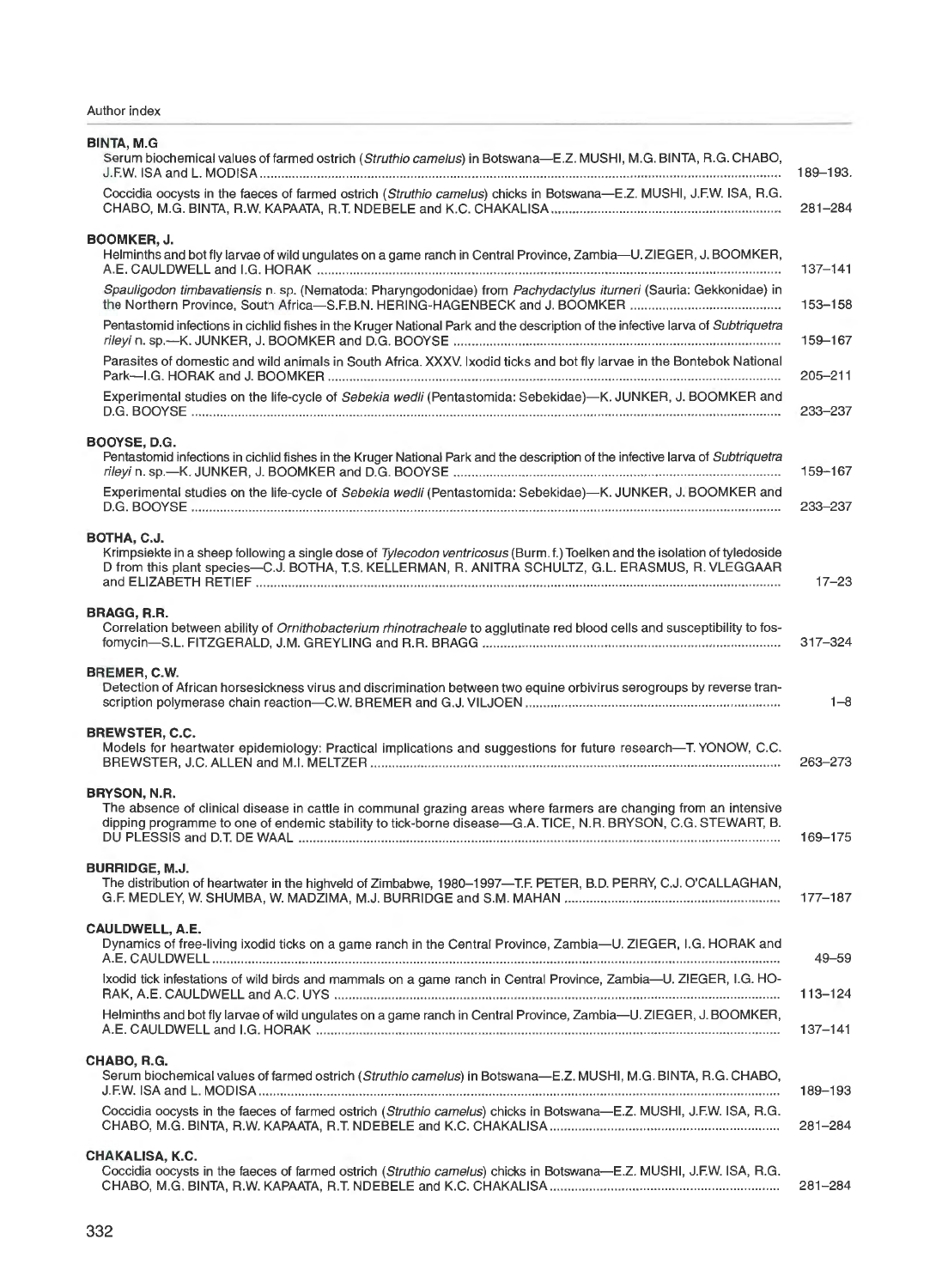## AUTHOR INDEX

| CHASE, C.C.<br>Light and electron microscopical observations on the terminal airways and alveoli of the lung of the SA (Cape) fur seal                                                                                                                   | 253-262     |
|----------------------------------------------------------------------------------------------------------------------------------------------------------------------------------------------------------------------------------------------------------|-------------|
| CLOETE, M.<br>Protein aggregation complicates the development of baculovirus-expressed African horsesickness virus serotype 5                                                                                                                            | $321 - 329$ |
| <b>DALGLEISH, R.J.</b><br>Observations on the use of Anaplasma centrale for immunization of cattle against anaplasmosis in Zimbabwe-J.A.<br>TURTON, T.C. KATSANDE, M.B. MATINGO, W.K. JORGENSEN, U. USHEWOKUNZE-OBATOLU and R.J. DAL-                    | $81 - 86$   |
| DE WAAL, D.T.<br>The absence of clinical disease in cattle in communal grazing areas where farmers are changing from an intensive<br>dipping programme to one of endemic stability to tick-borne disease-G.A. TICE, N.R. BRYSON, C.G. STEWART, B.        | 169-175     |
| DE VOS, V.<br>Distribution of endocrine cells in the gut of the impala (Aepyceros melampus)-J.H. SCHOEMAN, V. DE VOS and G.                                                                                                                              | $31 - 35$   |
| <b>DREYER, KARIN</b><br>The efficacy of used engine oil against ticks on cattle—KARIN DREYER, L.J. FOURIE and D.J. KOK                                                                                                                                   | $275 - 279$ |
| Epidemiology of tick-borne diseases of cattle in Botshabelo and Thaba Nchu in the Free State Province-KARIN                                                                                                                                              | 285-289     |
| Individual host variations in tick infestations of cattle in a resource-poor community-KARIN DREYER, L.J. FOURIE                                                                                                                                         | $291 - 296$ |
| Tick diversity, abundance and seasonal dynamics in a resource-poor urban environment in the Free State Province-                                                                                                                                         | 305-316     |
| DU PLESSIS, B.<br>The absence of clinical disease in cattle in communal grazing areas where farmers are changing from an intensive<br>dipping programme to one of endemic stability to tick-borne disease-G.A. TICE, N.R. BRYSON, C.G. STEWART, B.       | 169-175     |
| DU PLESSIS, D.H.<br>Selection of an scFv phage antibody that recognizes bluetongue virus from a large synthetic library and its use in ELISAs                                                                                                            | 125-131     |
| DU PLESSIS, M.<br>Protein aggregation complicates the development of baculovirus-expressed African horsesickness virus serotype 5                                                                                                                        | $321 - 329$ |
| <b>ERASMUS, G.L.</b><br>Krimpsiekte in a sheep following a single dose of Tylecodon ventricosus (Burm. f.) Toelken and the isolation of tyledoside<br>D from this plant species-C.J. BOTHA, T.S. KELLERMAN, R. ANITRA SCHULTZ, G.L. ERASMUS, R. VLEGGAAR | $17 - 23$   |
| FITZGERALD, S.L.<br>Correlation between ability of Ornithobacterium rhinotracheale to agglutinate red blood cells and susceptibility to fos-                                                                                                             | $317 - 324$ |
| FOURIE, L.J.<br>The efficacy of used engine oil against ticks on cattle-KARIN DREYER, L.J. FOURIE and D.J. KOK                                                                                                                                           | 275-279     |
| Epidemiology of tick-borne diseases of cattle in Botshabelo and Thaba Nchu in the Free State Province-KARIN                                                                                                                                              | 285-289     |
| Individual host variations in tick infestations of cattle in a resource-poor community-KARIN DREYER, L.J. FOURIE                                                                                                                                         | 291-296     |
| Tick diversity, abundance and seasonal dynamics in a resource-poor urban environment in the Free State Province-                                                                                                                                         | 305-316     |
| GERDES, G.H.<br>Some epidemiological and economic aspects of a bluetongue-like disease in cattle in South Africa-1995/96 and 1997-                                                                                                                       | $145 - 151$ |
| <b>GILCHRIST, FRANCES M.C.</b><br>Three new species of ciliated Protozoa from the hindgut of both white and black wild African rhinoceroses-W. VAN                                                                                                       | 87-95       |

l,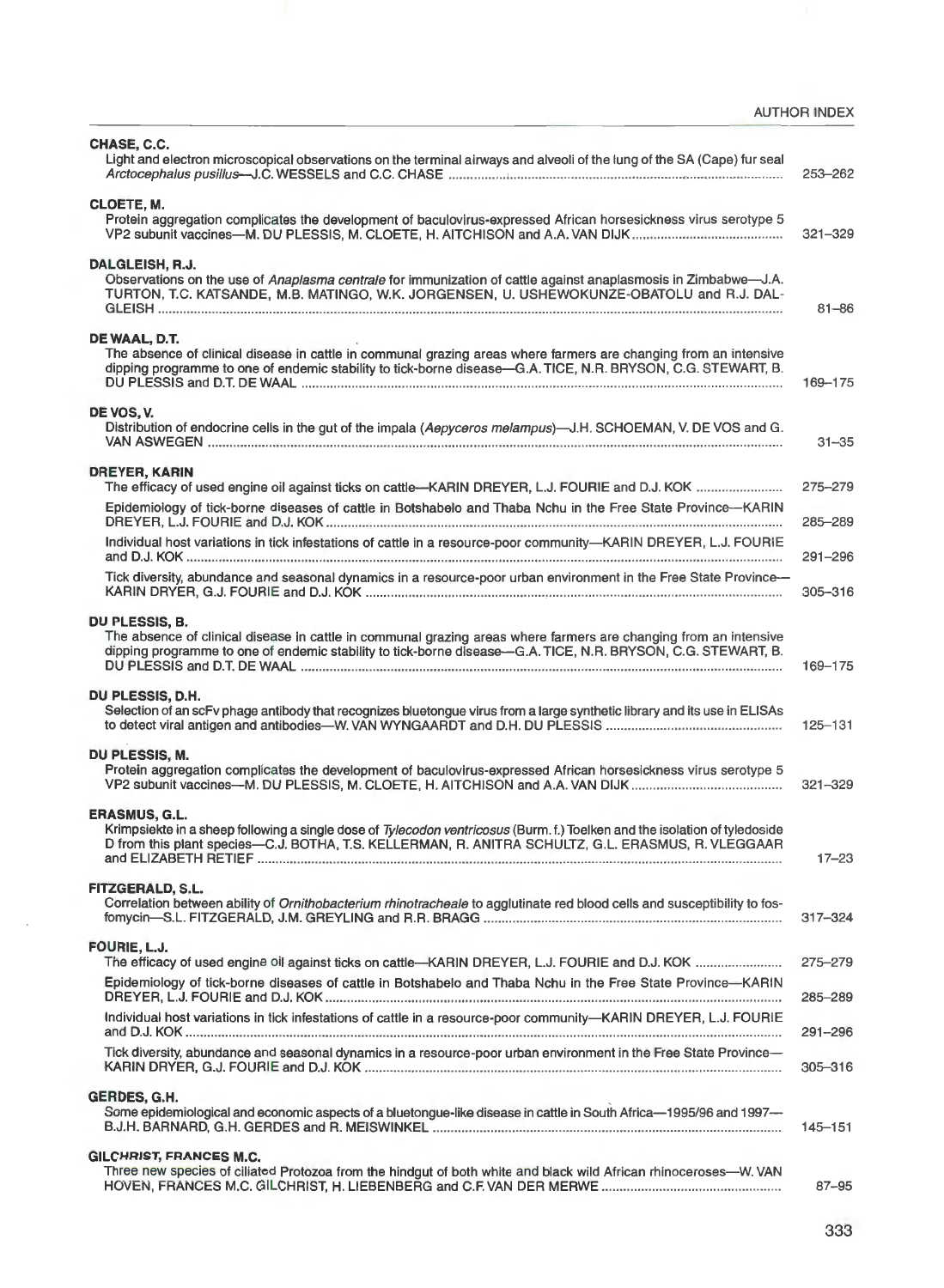| GREEFF, A.S.<br>The production of an auxotrophic marked, plasmid-cured Salmonella ser. Typhimurium as a live attenuated vaccine-                                                                                                           | 213-220     |
|--------------------------------------------------------------------------------------------------------------------------------------------------------------------------------------------------------------------------------------------|-------------|
| GREYLING, J.M.<br>Correlation between ability of Ornithobacterium rhinotracheale to agglutinate red blood cells and susceptibility to fos-                                                                                                 | $317 - 324$ |
| <b>HENTON, M.</b><br>The clinical efficacy of enrofloxacin in the treatment of experimental bovine pneumonic pasteurellosis-P.N. THOMPSON,                                                                                                 | $105 - 112$ |
| <b>HERING-HAGENBECK, S.F.B.N.</b><br>Spauligodon timbavatiensis n. sp. (Nematoda: Pharyngodonidae) from Pachydactylus iturneri (Sauria: Gekkonidae) in                                                                                     | 153-158     |
| HORAK, I.G.<br>Dynamics of free-living ixodid ticks on a game ranch in the Central Province, Zambia—U. ZIEGER, I.G. HORAK and                                                                                                              | 49–59       |
| Ixodid tick infestations of wild birds and mammals on a game ranch in Central Province, Zambia-U. ZIEGER, I.G. HO-                                                                                                                         | $113 - 124$ |
| Helminths and bot fly larvae of wild ungulates on a game ranch in Central Province, Zambia-U.ZIEGER, J.BOOMKER,                                                                                                                            | $137 - 141$ |
| Parasites of domestic and wild animals in South Africa. XXXV. Ixodid ticks and bot fly larvae in the Bontebok National                                                                                                                     | 205-211     |
| <b>HOUSAWI, F.M.T.</b><br>A study on bluetongue virus infection in Saudi Arabia using sentinel ruminants-E.M.E. ABU ELZEIN, H. AITCHISON,                                                                                                  | 243-251     |
| HOVE, T.<br>Isolation and characterization of a Babesia species from Rhipicephalus evertsi evertsi ticks picked off a sable antelope<br>(Hippotragus niger) which died of acute babesiosis—T. HOVE, N. SITHOLE, D. MUNODZANA and S. MASAKA | $75 - 80$   |
| IBRAHIM, A.O.<br>A study on bluetongue virus infection in Saudi Arabia using sentinel ruminants—E.M.E. ABU ELZEIN, H. AITCHISON,                                                                                                           | 243-251     |
| ISA, J.F.W.<br>Coccidia oocysts in the faeces of farmed ostrich (Struthio camelus) chicks in Botswana—E.Z. MUSHI, J.F.W. ISA, R.G.                                                                                                         | 281-284     |
| Serum biochemical values of farmed ostrich (Struthio camelus) in Botswana-E.Z. MUSHI, M.G. BINTA, R.G. CHABO,                                                                                                                              | 189-193     |
| JACOBS, J.A.<br>A nucleotide-specific polymerase chain reaction assay to differentiate rabies virus biotypes in South Africa-L.H. NEL                                                                                                      | 297-303     |
| JAFTHA, J.B.<br>A nucleotide-specific polymerase chain reaction assay to differentiate rabies virus biotypes in South Africa-L.H. NEL                                                                                                      | 297-303     |
| JORGENSEN, W.K.<br>Observations on the use of Anaplasma centrale for immunization of cattle against anaplasmosis in Zimbabwe-J.A.<br>TURTON, T.C. KATSANDE, M.B. MATINGO, W.K. JORGENSEN, U. USHEWOKUNZE-OBATOLU and R.J. DAL-             | $81 - 86$   |
| JUNKER, K.<br>Pentastomid infections in cichlid fishes in the Kruger National Park and the description of the infective larva of Subtriquetra                                                                                              | 159-167     |
| Experimental studies on the life-cycle of Sebekia wedli (Pentastomida: Sebekidae)-K. JUNKER, J. BOOMKER and                                                                                                                                | 233-237     |
| KAPAATA, R.W.<br>Coccidia oocysts in the faeces of farmed ostrich (Struthio camelus) chicks in Botswana-E.Z. MUSHI, J.F.W. ISA, R.G.                                                                                                       | $281 - 284$ |
| <b>KAPPMEIER, KARIN</b><br>Review of tsetse flies and trypanosomosis in South Africa---KARIN KAPPMEIER, E.M. NEVILL and R.J. BAGNALL                                                                                                       | 195-203     |

 $\bar{\gamma}$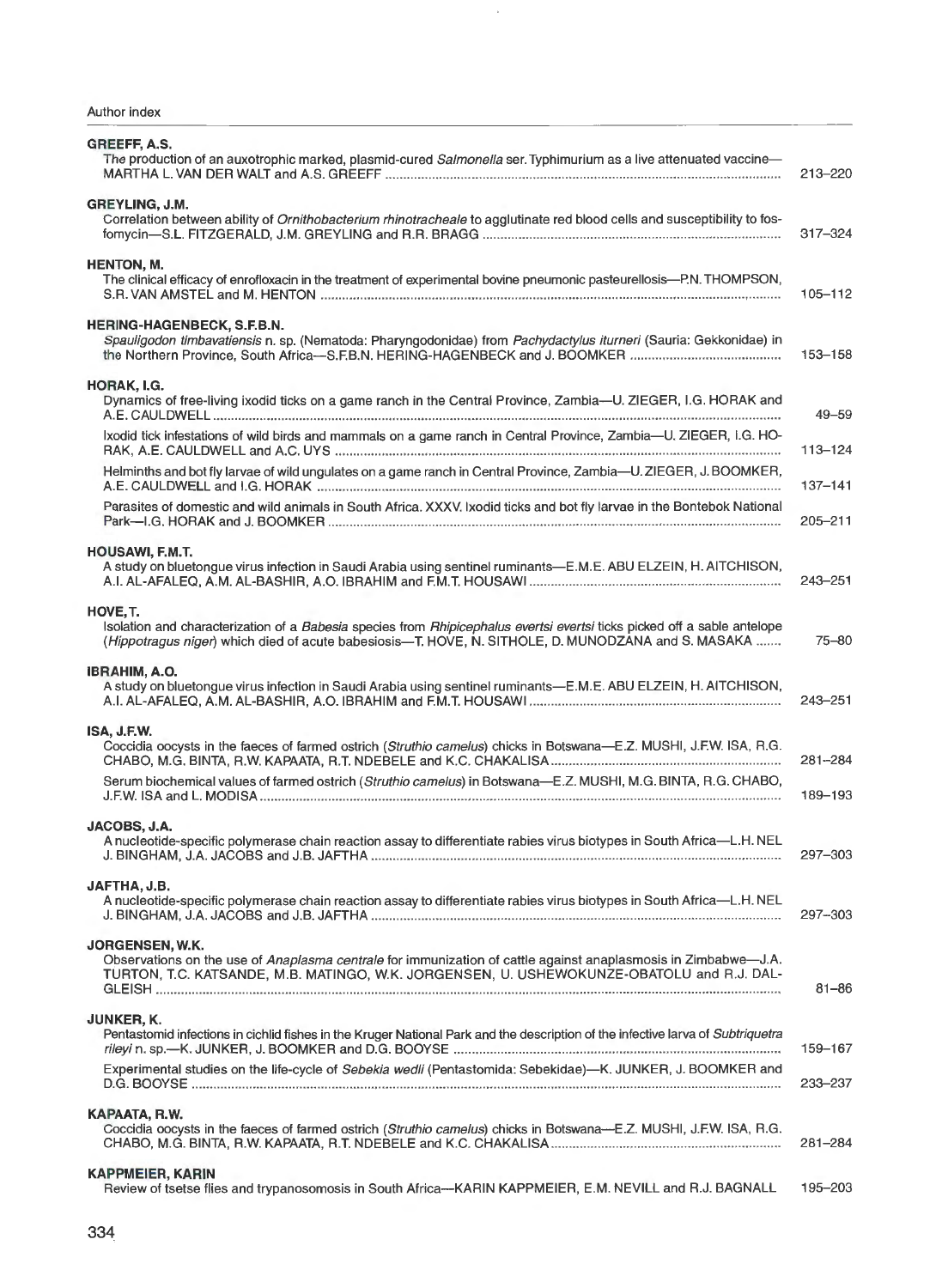| <b>KATSANDE, T.C.</b><br>Observations on the use of Anaplasma centrale for immunization of cattle against anaplasmosis in Zimbabwe-J.A.<br>TURTON, T.C. KATSANDE, M.B. MATINGO, W.K. JORGENSEN, U. USHEWOKUNZE-OBATOLU and R.J. DAL-                | $81 - 86$                  |
|-----------------------------------------------------------------------------------------------------------------------------------------------------------------------------------------------------------------------------------------------------|----------------------------|
| <b>KELLERMAN, T.S.</b>                                                                                                                                                                                                                              |                            |
| Krimpsiekte in a sheep following a single dose of Tylecodon ventricosus (Burm.f.) Toelken and the isolation of tyledoside<br>D from this plant species-C.J. BOTHA, T.S. KELLERMAN, R. ANITRA SCHULTZ, G.L. ERASMUS, R. VLEGGAAR                     | $17 - 23$                  |
| KHALIL, L.F.<br>The African monogenean gyrodactylid genus Macrogyrodactylus Malmberg, 1957, and the reporting of three species                                                                                                                      | 223-231                    |
| KIMORO, C.O.<br>Comparison of immune responses of two Salmonella gallinarum strains viewed as possible vaccines for fowl typhoid                                                                                                                    | $67 - 73$                  |
| <b>KOK, D.J.</b>                                                                                                                                                                                                                                    | 275-279                    |
| Epidemiology of tick-borne diseases of cattle in Botshabelo and Thaba Nchu in the Free State Province-KARIN                                                                                                                                         |                            |
| Individual host variations in tick infestations of cattle in a resource-poor community-KARIN DREYER, L.J. FOURIE                                                                                                                                    | 285-289                    |
| Tick diversity, abundance and seasonal dynamics in a resource-poor urban environment in the Free State Province-                                                                                                                                    | $291 - 296$<br>$305 - 316$ |
|                                                                                                                                                                                                                                                     |                            |
| LIEBENBERG, H.<br>Three new species of ciliated Protozoa from the hindgut of both white and black wild African rhinoceroses—W. VAN                                                                                                                  | $87 - 95$                  |
| MADZIMA, W.<br>The distribution of heartwater in the highveld of Zimbabwe, 1980-1997-T.F. PETER, B.D. PERRY, C.J. O'CALLAGHAN,                                                                                                                      | $177 - 187$                |
| MAHAN, S.M.<br>The distribution of heartwater in the highveld of Zimbabwe, 1980-1997-T.F. PETER, B.D. PERRY, C.J. O'CALLAGHAN,                                                                                                                      | $177 - 187$                |
| <b>MASAKA, S.</b><br>Isolation and characterization of a Babesia species from Rhipicephalus evertsi evertsi ticks picked off a sable antelope<br>(Hippotragus niger) which died of acute babesiosis—T. HOVE, N. SITHOLE, D. MUNODZANA and S. MASAKA | 75-80                      |
| <b>MASHEGO, S.N.</b><br>The African monogenean gyrodactylid genus Macrogyrodactylus Malmberg, 1957, and the reporting of three species                                                                                                              | 223-231                    |
| <b>MATINGO, M.B.</b><br>Observations on the use of Anaplasma centrale for immunization of cattle against anaplasmosis in Zimbabwe—J.A.<br>TURTON, T.C. KATSANDE, M.B. MATINGO, W.K. JORGENSEN, U. USHEWOKUNZE-OBATOLU and R.J. DAL-                 | $81 - 86$                  |
| <b>MEDLEY, G.F.</b><br>The distribution of heartwater in the highveld of Zimbabwe, 1980-1997-T.F. PETER, B.D. PERRY, C.J. O'CALLAGHAN,                                                                                                              | $177 - 187$                |
| <b>MEISWINKEL, R.</b><br>Morphological confirmation of the separate species status of Culicoides (Avaritia) nudipalpis Delfinado, 1961 and C.                                                                                                       | $9 - 16$                   |
| Some epidemiological and economic aspects of a bluetongue-like disease in cattle in South Africa--1995/96 and 1997-                                                                                                                                 | 145-151                    |
| MELTZER, M.I.<br>Models for heartwater epidemiology: Practical implications and suggestions for future research-T. YONOW, C.C.                                                                                                                      | 263-273                    |
| <b>MODISA, L.</b><br>Serum biochemical values of farmed ostrich (Struthio camelus) in Botswana—E.Z. MUSHI, M.G. BINTA, R.G. CHABO,                                                                                                                  | 189-193                    |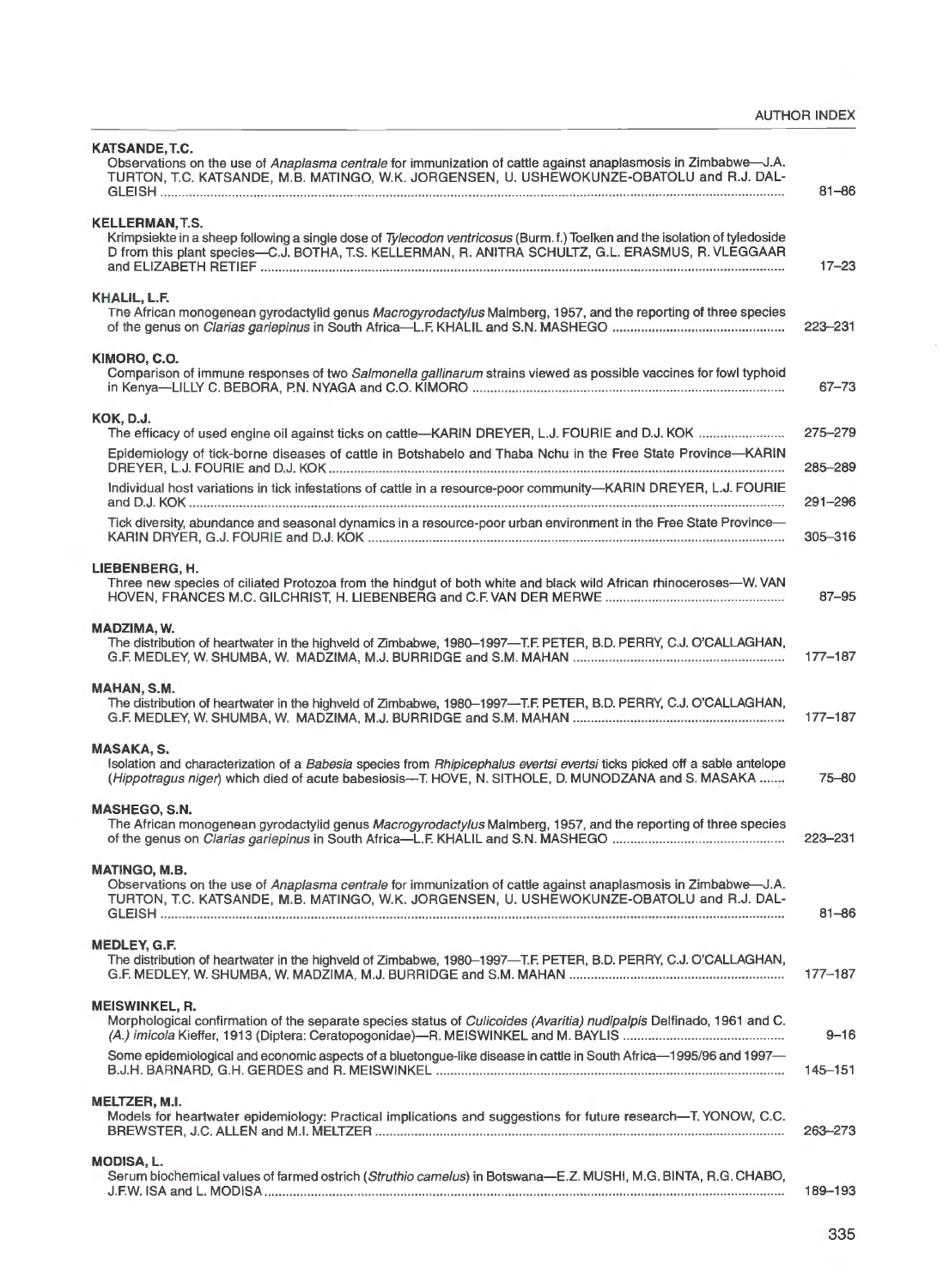Author index

| <b>MUNGA, L.K.</b><br>An epidemic of Besnoitiosis in cattle in Kenya-A.N. NJAGI, C.M. NDARATHI, P.N. NYAGA and L.K. MUNGA                                                                                                                                    | 133-136     |
|--------------------------------------------------------------------------------------------------------------------------------------------------------------------------------------------------------------------------------------------------------------|-------------|
| MUNODZANA. D.<br>Isolation and characterization of a Babesia species from Rhipicephalus evertsi evertsi ticks picked off a sable antelope<br>(Hippotragus niger) which died of acute babesiosis-T. HOVE, N. SITHOLE, D. MUNODZANA and S. MASAKA              | $75 - 80$   |
| MUSHI, E.Z.<br>Serum biochemical values of farmed ostrich (Struthio camelus) in Botswana-E.Z. MUSHI, M.G. BINTA, R.G. CHABO,                                                                                                                                 | 189-193     |
| Coccidia oocysts in the faeces of farmed ostrich (Struthio camelus) chicks in Botswana-E.Z. MUSHI, J.F.W. ISA, R.G.                                                                                                                                          | 281-284     |
| NDARATHI, C.M.<br>An epidemic of Besnoitiosis in cattle in Kenya--A.N. NJAGI, C.M. NDARATHI, P.N. NYAGA and L.K. MUNGA                                                                                                                                       | 133-136     |
| NDEBELE, R.T.<br>Coccidia oocysts in the faeces of farmed ostrich (Struthio camelus) chicks in Botswana-E.Z. MUSHI, J.F.W. ISA, R.G.                                                                                                                         | $281 - 284$ |
| NEL, L.H.<br>A nucleotide-specific polymerase chain reaction assay to differentiate rabies virus biotypes in South Africa-L.H. NEL                                                                                                                           | 297-303     |
| NEVILL, E.M.<br>Review of tsetse flies and trypanosomosis in South Africa-KARIN KAPPMEIER, E.M. NEVILL and R.J. BAGNALL                                                                                                                                      | 195-203     |
| NJAGI, A.N.<br>An epidemic of Besnoitiosis in cattle in Kenya-A.N. NJAGI, C.M. NDARATHI, P.N. NYAGA and L.K. MUNGA                                                                                                                                           | 133-136     |
| NYAGA, P.N.<br>Comparison of immune responses of two Salmonella gallinarum strains viewed as possible vaccines for fowl typhoid                                                                                                                              | $67 - 73$   |
| An epidemic of Besnoitiosis in cattle in Kenya-A.N. NJAGI, C.M. NDARATHI, P.N. NYAGA and L.K. MUNGA                                                                                                                                                          | $133 - 1$   |
| O'CALLAGHAN, C.J.<br>The distribution of heartwater in the highveld of Zimbabwe, 1980-1997-T.F. PETER, B.D. PERRY, C.J. O'CALLAGHAN,                                                                                                                         | $177 - 187$ |
| PARRISH, C.R.<br>Antigenic and genetic analysis of canine parvoviruses in southern Africa-A. STEINEL, E.H. VENTER, M. VAN VUUREN,                                                                                                                            | 239-242     |
| PERRY, B.D.<br>The distribution of heartwater in the highveld of Zimbabwe, 1980-1997-T.F. PETER, B.D. PERRY, C.J. O'CALLAGHAN,                                                                                                                               | $177 - 187$ |
| PETER, T.F.<br>The distribution of heartwater in the highveld of Zimbabwe, 1980-1997-T.F. PETER, B.D. PERRY, C.J. O'CALLAGHAN,                                                                                                                               | $177 - 187$ |
| <b>RETIEF, ELIZABETH</b><br>Krimpsiekte in a sheep following a single dose of Tylecodon ventricosus (Burm.f.) Toelken and the isolation of tyledoside<br>D from this plant species-C.J. BOTHA, T.S. KELLERMAN, R. ANITRA SCHULTZ, G.L. ERASMUS, R. VLEGGAAR  | $17 - 23$   |
| <b>SCHOEMAN, J.H.</b><br>Distribution of endocrine cells in the gut of the impala (Aepyceros melampus)—J.H. SCHOEMAN, V. DE VOS and G.                                                                                                                       | $31 - 35$   |
| <b>SCHULTZ, R. ANITRA</b><br>Krimpsiekte in a sheep following a single dose of Tylecodon ventricosus (Burm.f.) Toelken and the isolation of tyledoside<br>D from this plant species-C.J. BOTHA, T.S. KELLERMAN, R. ANITRA SCHULTZ, G.L. ERASMUS, R. VLEGGAAR | $17 - 23$   |
| SHUMBA, W.<br>The distribution of heartwater in the highveld of Zimbabwe, 1980-1997-T.F. PETER, B.D. PERRY, C.J. O'CALLAGHAN,                                                                                                                                | $177 - 187$ |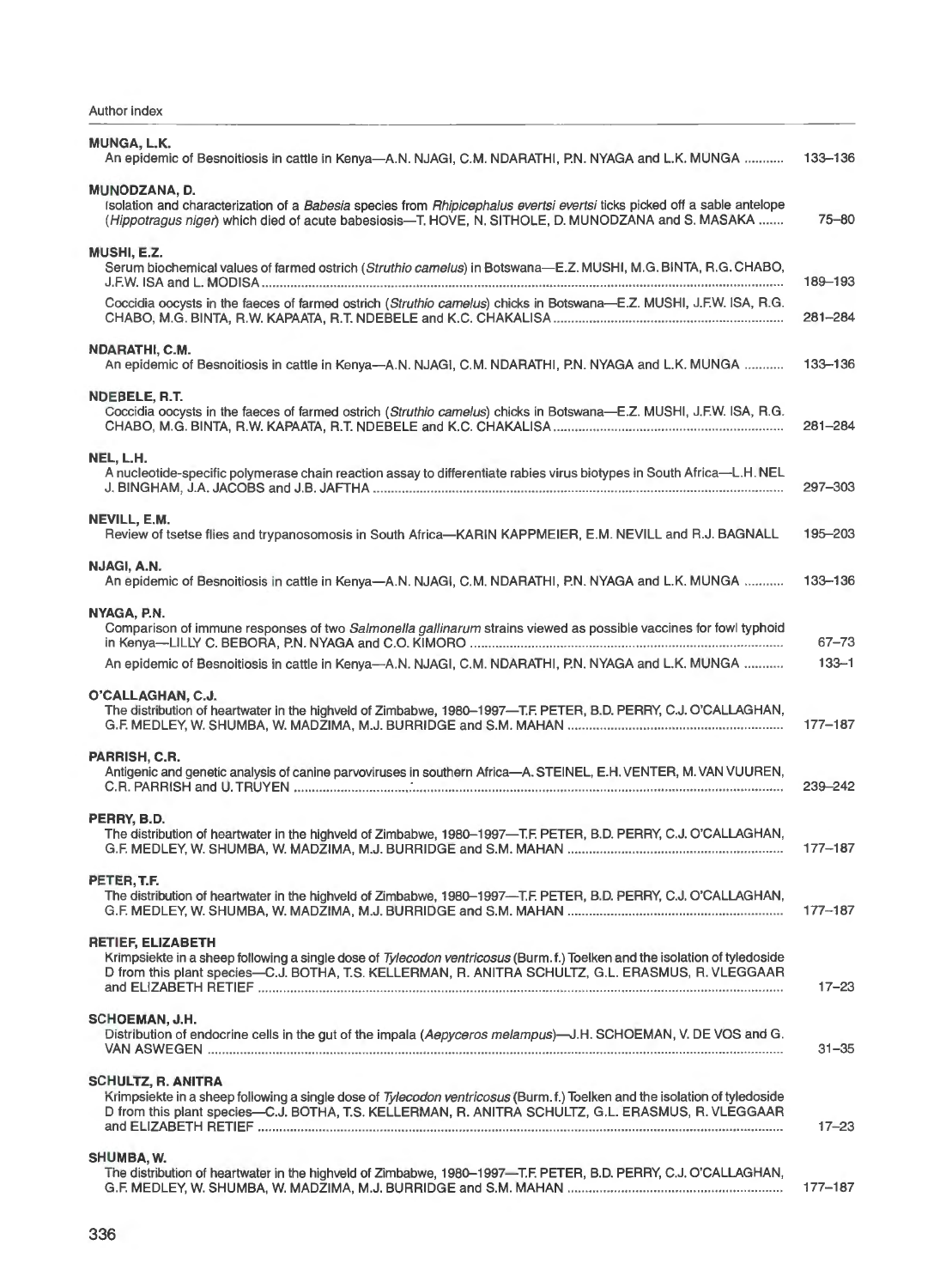| SITHOLE, N.<br>Isolation and characterization of a Babesia species from Rhipicephalus evertsi evertsi ticks picked off a sable antelope<br>(Hippotragus niger) which died of acute babesiosis—T. HOVE, N. SITHOLE, D. MUNODZANA and S. MASAKA     | 75-80       |
|---------------------------------------------------------------------------------------------------------------------------------------------------------------------------------------------------------------------------------------------------|-------------|
| STEINEL, A.<br>Antigenic and genetic analysis of canine parvoviruses in southern Africa-A. STEINEL, E.H. VENTER, M. VAN VUUREN,                                                                                                                   | 239-242     |
| STEWART, C.G.<br>The absence of clinical disease in cattle in communal grazing areas where farmers are changing from an intensive<br>dipping programme to one of endemic stability to tick-borne disease-G.A. TICE, N.R. BRYSON, C.G. STEWART, B. | 169 - 175   |
| TEMBO, S.D.<br>Immunization of rabbits with Amblyomma hebraeum nymphal homogenates and implications for the host amplifica-                                                                                                                       | $97 - 103$  |
| <b>THOMPSON, P.N.</b><br>The clinical efficacy of enrofloxacin in the treatment of experimental bovine pneumonic pasteurellosis—P.N. THOMPSON,                                                                                                    | $105 - 112$ |
| TICE, G.A.<br>The absence of clinical disease in cattle in communal grazing areas where farmers are changing from an intensive<br>dipping programme to one of endemic stability to tick-borne disease-G.A. TICE, N.R. BRYSON, C.G. STEWART, B.    | 169-175     |
| TRUYEN, U.<br>Antigenic and genetic analysis of canine parvoviruses in southern Africa-A. STEINEL, E.H. VENTER, M. VAN VUUREN,                                                                                                                    | 239-242     |
| TURTON, J.A.<br>Observations on the use of Anaplasma centrale for immunization of cattle against anaplasmosis in Zimbabwe-J.A.<br>TURTON, T.C. KATSANDE, M.B. MATINGO, W.K. JORGENSEN, U. USHEWOKUNZE-OBATOLU and R.J. DAL-                       | $81 - 86$   |
| USHEWOKUNZE-OBATOLU, U.<br>Observations on the use of Anaplasma centrale for immunization of cattle against anaplasmosis in Zimbabwe—J.A.<br>TURTON, T.C. KATSANDE, M.B. MATINGO, W.K. JORGENSEN, U. USHEWOKUNZE-OBATOLU and R.J. DAL-            | $81 - 86$   |
| UYS, A.C.<br>Ixodid tick infestations of wild birds and mammals on a game ranch in Central Province, Zambia-U. ZIEGER, I.G. HO-                                                                                                                   | $113 - 124$ |
| VAN AMSTEL, S.R.<br>The clinical efficacy of enrofloxacin in the treatment of experimental bovine pneumonic pasteurellosis-P.N.THOMPSON,                                                                                                          | 105-112     |
| VAN ASWEGEN, G.<br>Distribution of endocrine cells in the gut of the impala (Aepyceros melampus)-J.H. SCHOEMAN, V. DE VOS and G.                                                                                                                  | $31 - 35$   |
| VAN DER MERWE, C.F.<br>Three new species of ciliated Protozoa from the hindgut of both white and black wild African rhinoceroses-W. VAN                                                                                                           | $87 - 95$   |
| VAN DER WALT, MARTHA L.<br>The production of an auxotrophic marked, plasmid-cured Salmonella ser. Typhimurium as a live attenuated vaccine-                                                                                                       | 213-220     |
| VAN DIJK, A.A.<br>Protein aggregation complicates the development of baculovirus-expressed African horsesickness virus serotype 5                                                                                                                 | $321 - 329$ |
| VAN HOVEN, W.<br>Three new species of ciliated Protozoa from the hindgut of both white and black wild African rhinoceroses—W. VAN                                                                                                                 | 87–95       |
| <b>VAN VUUREN, M.</b><br>Antigenic and genetic analysis of canine parvoviruses in southern Africa-A. STEINEL, E.H. VENTER, M. VAN VUUREN,                                                                                                         | 239-242     |